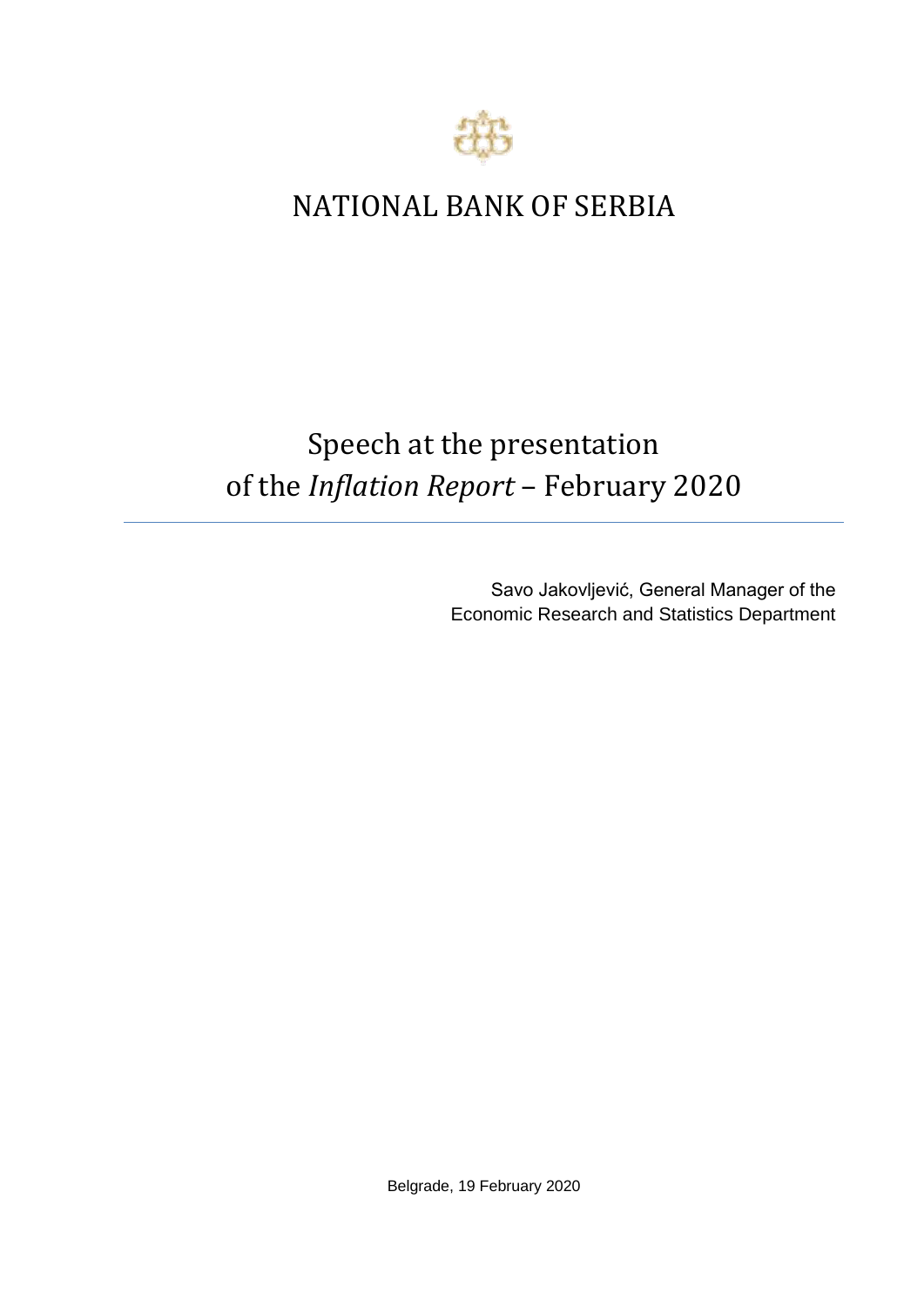We shall now present to you our latest macroeconomic projections and monetary policy decisions, and the underlying domestic and international factors.

\* \* \* Bolstered economic fundamentals lie at the core of the increasingly better outlook for our economy. We expect inflation to remain low and stable in the next two years, and to gradually approach the target midpoint of 3%. Economic growth and a rise in the standard of living will continue on sustainable grounds. Domestic factors are expected to be the main drivers of growth, amidst external risks that may act as a dampener.

After hitting its record low in the past ten years, the global growth is anticipated to gradually recover this year, despite the **prevailing negative risks**. They relate primarily to potential re-escalation of trade and geopolitical tensions which marked last year. The coronavirus risk recently appeared as well and may affect global growth in the short run.

In regard to **growth in the euro area**, our most important trade partner, the current projection assumes the growth of 1.1%, which is consistent with the latest projection of the European Central Bank in which growth for this year was revised slightly down. As in the previous projection, euro area growth is expected to accelerate to 1.4% next year. The expected growth in **countries of the region**, which are also our important trade partners, remained unchanged, owing to greater reliance on domestic demand, which we took into account in the new projection. As euro area inflation is expected to recover somewhat, the current projection does not anticipate growth in inflationary pressures **based on import prices**.



Given the expected relatively slow global growth and muted inflation, **conditions in the international financial market are likely to remain favourable**. The European Central Bank continues with quantitative easing, with markets expecting the accommodation to last longer than it was expected three months ago. Markets still expect further cuts in the federal funds rate, though such steps are not being announced for the time being, with the Fed's latest projections being at a lower level than three months ago. It remains uncertain **to what extent the future moves of leading central banks will deviate from market expectations, which mandates caution because of the potential impact on global capital flows**.

**Uncertainty** in the international commodity market concerns primarily the **global oil price**, which was rather volatile over the past months. After rising close to USD 70 per barrel in late last and early this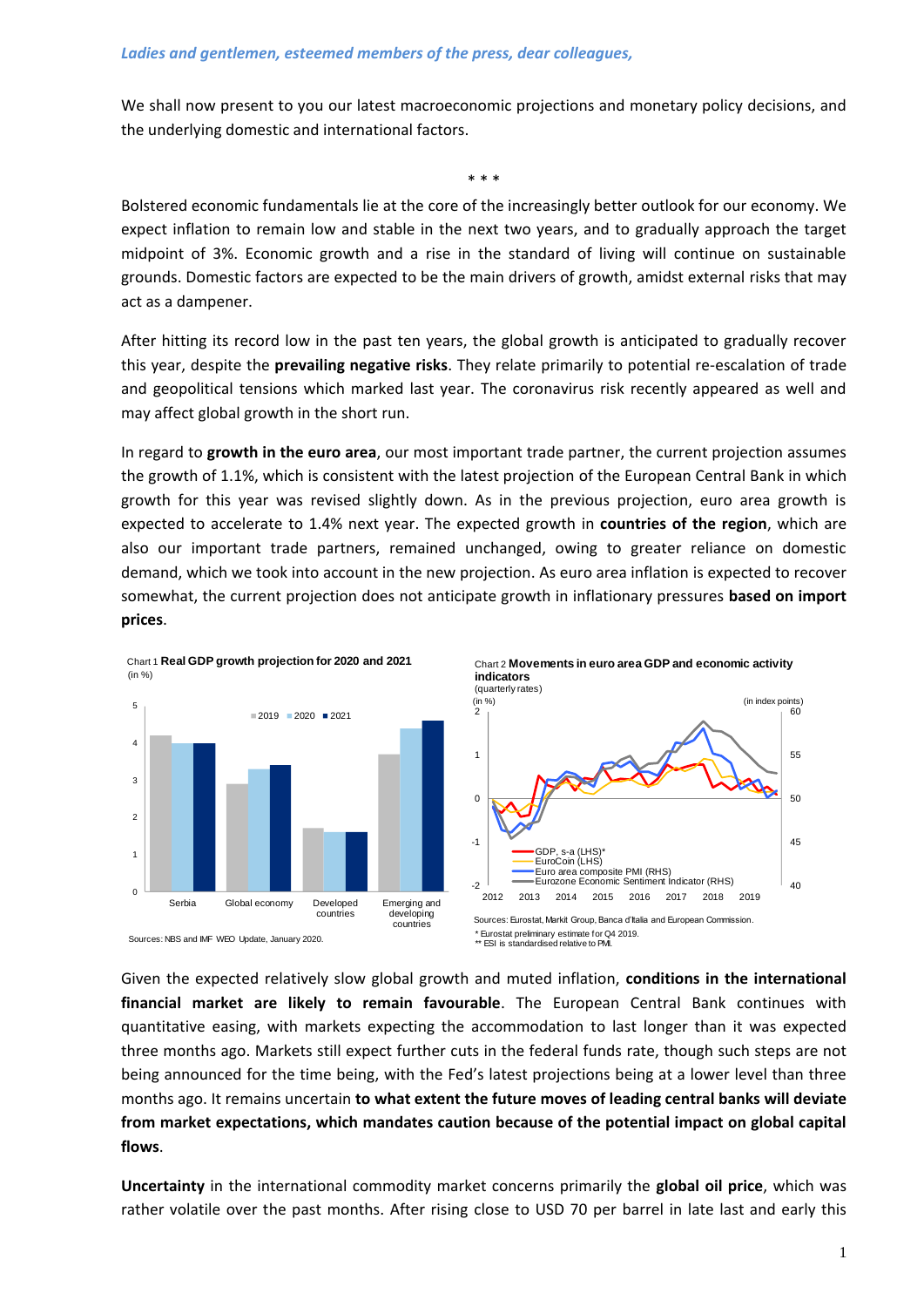year, the global oil price fell to current c. USD 55 per barrel. In line with futures, **global oil prices are expected to remain unchanged from the previous projection**. Given the instability of global supply and demand, shifts in the oil price are possible in both directions. Based on futures, we also made the **assumption about the movement of prices of primary agricultural commodities, which are expected to rise somewhat less both this and next year** compared to the previous projection.



In contrast to uncertainty abroad, **domestic factors are continuing to contribute to macroeconomic stability and sustainable economic growth, which underpins our projection.**

Even against the background of much higher government capital expenditure and increased outlays for wages and pensions, the consolidated budget deficit is smaller than planned in 2019, and the public debt share in GDP is on a downward trajectory. **We assumed that the fiscal policy stance in the projection horizon will be slightly expansionary, without major upward pressures on inflation**.

**The inflation projection rests on the assumption of a stable external position in the coming period as well, with a net inflow of foreign direct investment continuing to fully cover the current account deficit**. Over 60% of foreign direct investments are estimated to be channelled to tradable sectors, with increasing presence of smaller projects, which, in addition to boosting the export potential, increase the country's resilience to potential external shocks.



Balanced public finance and a stable external position of the country reflect on a **further decline in the risk premium, contributing to relative stability in the FX market**. Appreciation pressures, which prevailed in the prior period, continued, and the NBS intervened to mitigate excessive short-term volatility of the dinar against the euro. In the last quarter of 2019, the NBS bought EUR 805.0 mn and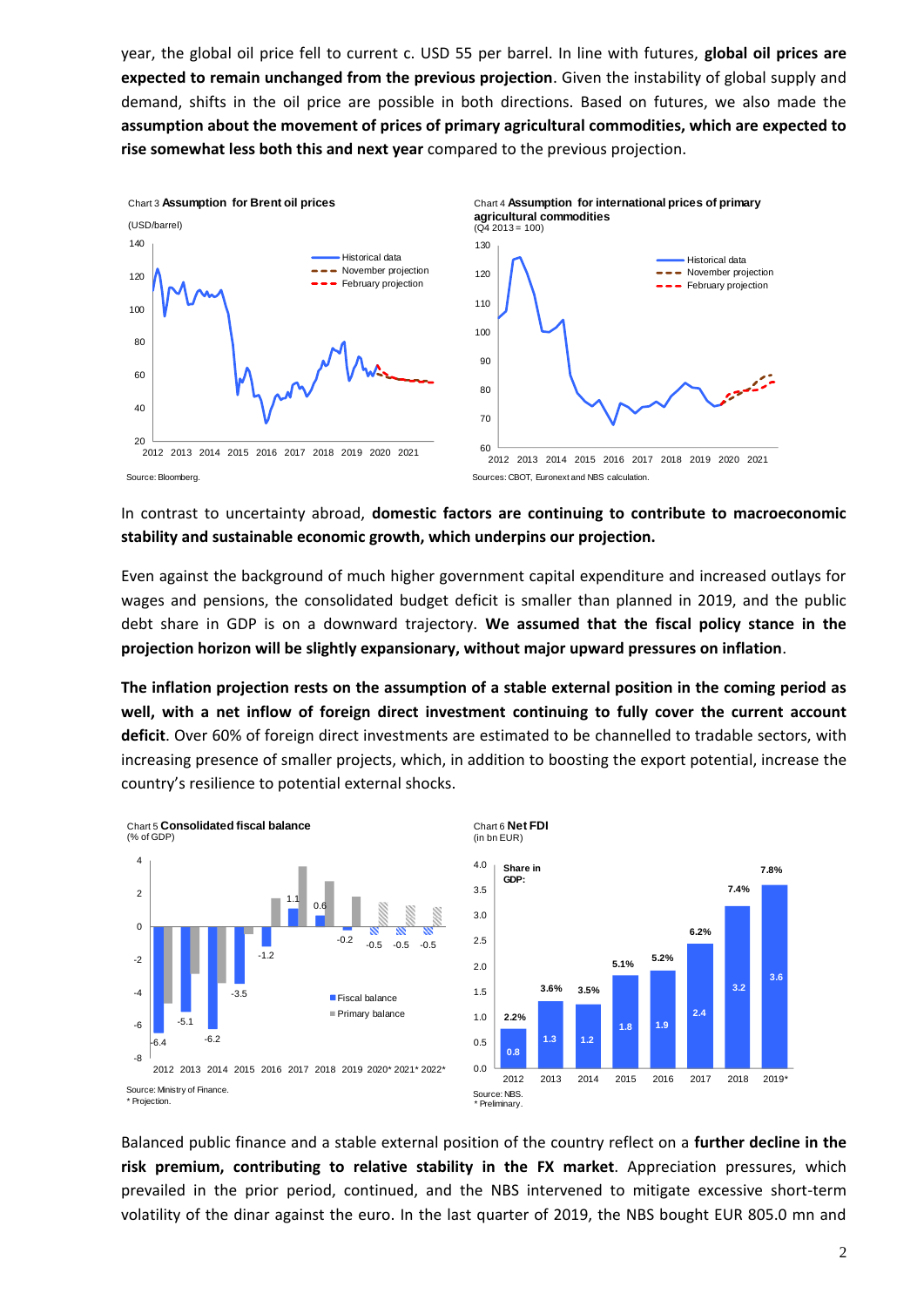sold EUR 215.0 mn in the FX market. On this account, FX reserves expanded by EUR 2.7 bn at the yearlevel.



**Consistent with our projection are the still relatively low costs of government and private sector financing**. The key policy rate was cut three times last year, to 2.25% in November, which is its lowest level in the inflation targeting regime. This **monetary policy stimulus is being transferred to the real sector**, through more favourable financial conditions and further lowering of interest rates, which contributes to almost two-digit y-o-y growth in loans, notably investment loans. Lower costs of financing are expected to continue to prop up investment and consumption, and thus overall economic activity in the coming period as well.



**In the second half of last year, economic activity rose more than expected**, pushing the annual growth to 4.2%. **The key underlying factor were fixed investments**, whose share in real GDP continued up – to 23.9% in 2019. The growth in their share was also projected for the coming period, to around 24.5% in this and the following year, owing to continued implementation of infrastructure projects and private sector investments reflecting improvement in the business environment and favourable sources of financing.

The investment cycle at home and the related increase in equipment imports will lead to the **negative net exports contribution, though lower than in the year before**, thanks to the activation of investments and the expected recovery of external demand. The rise in household consumption is also expected to continue on sustainable grounds, reflecting mainly positive labour market trends and lower cost of credit.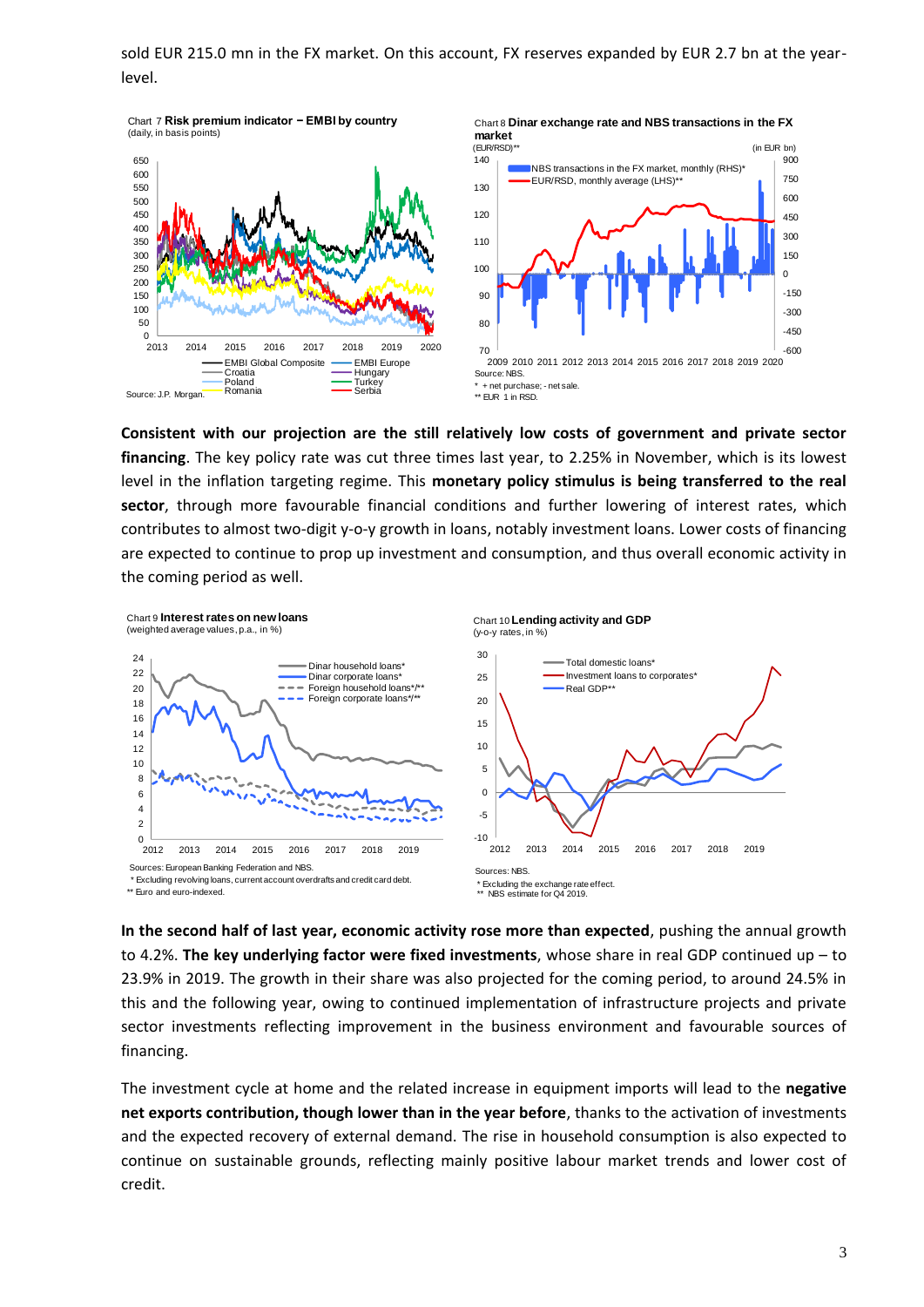Considering the above assumptions, the **GDP growth projection for 2020 and 2021 was kept at 4%**, except that the risks stemming from the international environment are assessed as asymmetrical to the downside, аnd risks from the domestic environment to the upside, mostly due to a potential faster than expected rise in investments, as was the case in the previous two years.



Despite the expansion in economic activity and positive labour market trends, inflation **remained low and stable in 2019 as well** – at 1.9% y-o-y in December. The inflation profile was largely determined by the unprocessed food and energy prices, which mirrored the price dynamics in the global market. Core inflation, which excludes the prices of food and energy, alcohol and cigarettes, averaged 1.3% at yearlevel.

**Inflation expectations of the financial and corporate sectors**, which continued to move in the lower half of the target tolerance band for both one and two years ahead, **also point to low inflationary pressures.** 



*According to the February central projection, y-o-y inflation is expected to remain low and stable until the end of the projection horizon –* by mid this year it will move around the lower bound of the target tolerance band and gradually approach the target midpoint thereafter, driven mainly by the low base in vegetable prices in the short run and a rise in aggregate demand in the medium run.

**Relative to the November projection**, the current inflation projection for 2020 is somewhat higher, and almost at the same level in the next year, due to the higher rise in food prices in Q4 2019. Same as in the previous projection, the central inflation projection does not exceed the NBS inflation target of 3% in the next two years.

I II III IV 2021